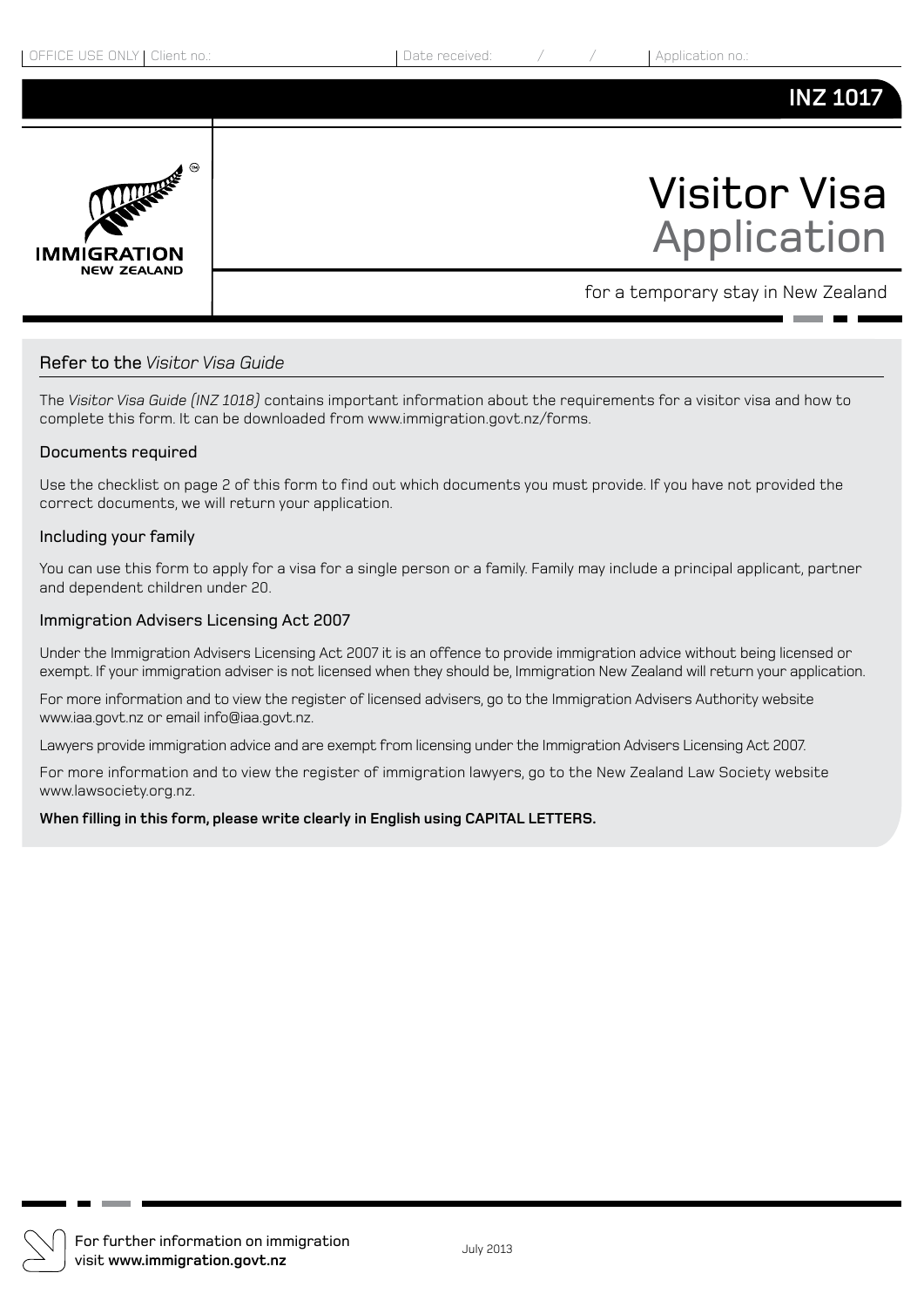| <b>Application checklist</b>                                                                                                                           |  | Guardians of                                               |
|--------------------------------------------------------------------------------------------------------------------------------------------------------|--|------------------------------------------------------------|
| All applicants must provide:                                                                                                                           |  | students                                                   |
| Completed, signed application form.                                                                                                                    |  |                                                            |
| Appropriate fee.                                                                                                                                       |  |                                                            |
| Two passport-sized colour photographs for<br>everyone included in the application.                                                                     |  | Dependent<br>children of                                   |
| Passport or travel document for everyone included<br>in the application.                                                                               |  | New Zealand<br>citizens,                                   |
| Medical or chest X-ray certificates if required<br>by Section E: Health for everyone included in the<br>application.                                   |  | residents, or<br>temporary visa<br>holders                 |
| Evidence of financial support consisting of:                                                                                                           |  |                                                            |
| · a completed Sponsorship Form For Temporary Entry<br>(INZ 1025), or                                                                                   |  |                                                            |
| · evidence showing you have sufficient funds in your<br>name to support yourself.                                                                      |  |                                                            |
| Evidence that you have the means to leave<br>New Zealand consisting of:                                                                                |  |                                                            |
| · a completed Sponsorship Form For Temporary Entry<br>(INZ 1025), or                                                                                   |  |                                                            |
| • pre-purchased travel out of New Zealand, or                                                                                                          |  |                                                            |
| · evidence showing you have sufficient funds in your<br>name to purchase travel out of New Zealand.                                                    |  |                                                            |
| If your partner and/or dependent children are<br>included in this application:                                                                         |  | Parents and                                                |
| • evidence of your relationship with your partner<br>and evidence that you are currently living together<br>in a genuine and stable partnership and/or |  | grandparents<br>of New Zealand<br>citizens or<br>residents |
| · evidence that you are the parent or legal guardian<br>of the children included in this application                                                   |  |                                                            |

Evidence that you are a bona fide visitor, for

• evidence that you intend to return to your home country at the end of

evidence that you are genuinely visiting for the purpose of holidaying, sightseeing or visiting family or friends

Evidence of your employment Evidence of the business you will undertake in New Zealand

**Applicants for specific visa types must provide the documents listed below.**

example:

your stay

Applicants who are... Must provide...

 $\Box$ 

 $\Box$ 

 $\Box$ 

Tourists or visiting family or friends

 $\Box$ 

 $\Box$ 

Visiting for business

Note: Detailed information about the type of documents you should provide in support of your application is available from the Immigration New Zealand branch where your application will be processed. Go to www.immigration.govt.nz/contactus and select the appropriate branch.

Evidence that you are the parent or legal guardian of the student you are accompanying and evidence you provided care for the student in your home country.

Evidence of your relationship with your parent or legal guardian. If you are a dependent child of an Essential Skills visa holder, evidence that your parent meets the minimum

income threshold.

holder, either:

 $\Box$ 

 $\Box$ 

 $\Box$ 

П

support me.

grandchild.

*Sponsorship Form for Temporary Entry (INZ 1025)* completed by your New Zealand child or

Evidence of your relationship with your child or grandchild.

 $\Box$ 

 $\Box$ 

If you are a dependent child of a Religious worker visa

• evidence that your parent meets the minimum income threshold, or • a completed *Sponsorship Form For Religious Workers (INZ 1190)* indicating that the religious organisation sponsoring my parent will

If your circumstances are not covered in the above list, refer to the Immigration New Zealand website, www.immigration.govt.nz/visit, or the Immigration New Zealand Operational Manual, www.immigration.govt.nz/opsmanual, for information about the documents you must provide.

## Returning your documents

*Please tick one of the following options* Please return all documents to me by secure post at the address given at  $|\mathbf{B3}|$ .

I wish to collect my documents when ready. *Note: This option is not available in all branches, see your branch website at www.immigration.govt.nz/contactus to check if you can collect your documents*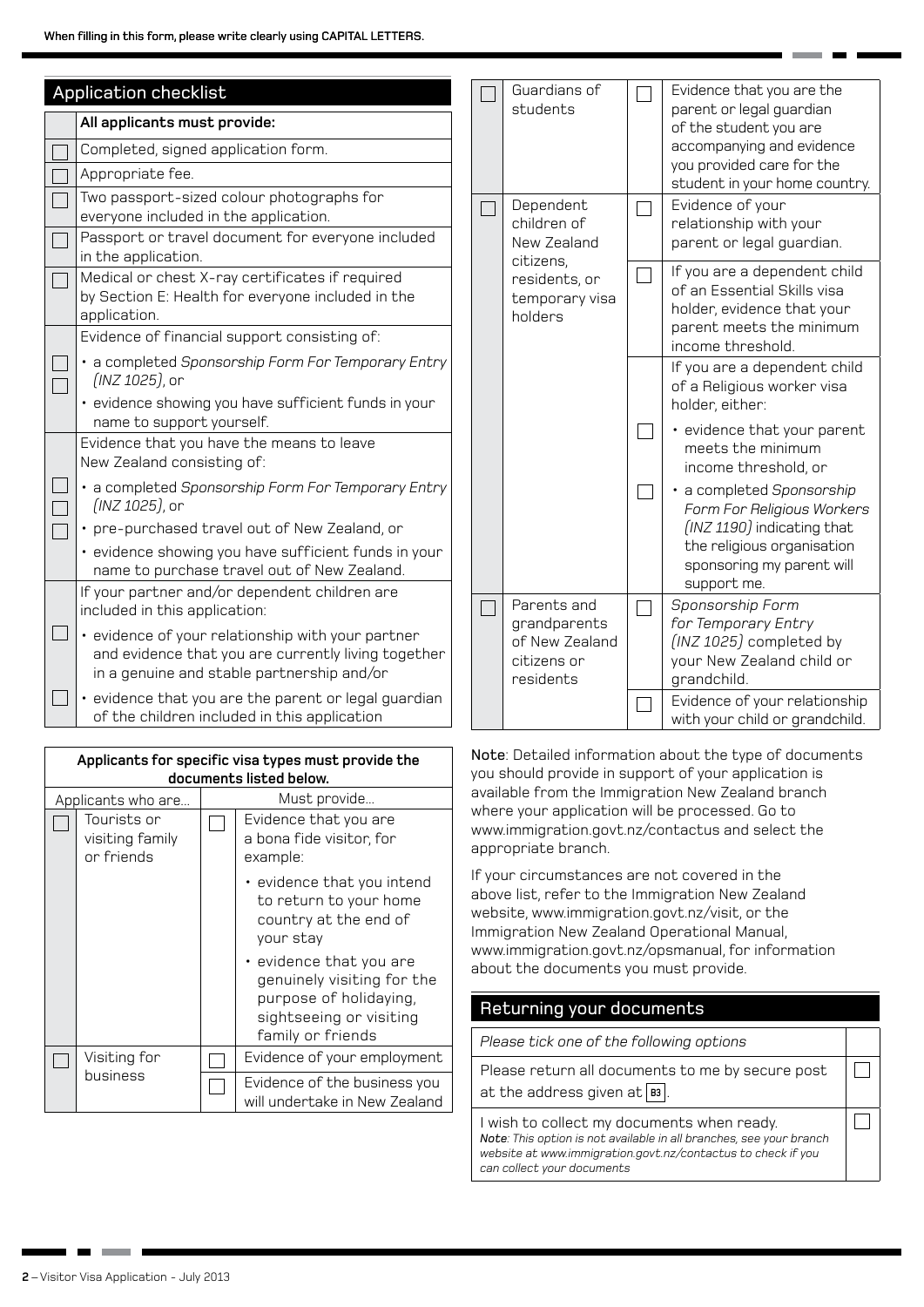× ÷.  $\blacksquare$ 

## Which type of visitor visa are you applying for?

|              | $\Box$ General (tourist) $\Box$ Business $\Box$ Dependent child $\Box$ Parent or grandparent $\Box$ Guardian of a student |  |  |
|--------------|---------------------------------------------------------------------------------------------------------------------------|--|--|
| $\Box$ Other |                                                                                                                           |  |  |

|           | Section A<br>Principal applicant's personal details                                                                                                                         |                                            |          |
|-----------|-----------------------------------------------------------------------------------------------------------------------------------------------------------------------------|--------------------------------------------|----------|
|           | Attach two colour passport-size photographs of yourself here.<br>The photographs must be less than six months old.<br>Write your full name on the back of both photographs. |                                            |          |
| Ø         | For more information about the questions in this section, see 'Completing<br>Sections A, C, and D: Personal details' in the Visitor Visa Guide.                             |                                            |          |
| A1        | Name as shown in passport<br>Family/last name                                                                                                                               | 4.5cm<br>4.5cm                             |          |
|           | Given/first name(s)                                                                                                                                                         | 3.5cm<br>3.5cm                             |          |
|           | Preferred title $Mr\Box$ Mrs $\Box$ Ms $\Box$ Miss $\Box$<br>$Dr$ $\Box$                                                                                                    | other (specify)                            |          |
|           | Other names you are known by or have ever been known by                                                                                                                     |                                            |          |
|           | Gender   Male   Female<br>A5 Date of birth <u>Didimimity typy</u>                                                                                                           |                                            |          |
|           | Town/city of birth                                                                                                                                                          |                                            |          |
|           | Country of birth                                                                                                                                                            |                                            |          |
|           | Passport details                                                                                                                                                            |                                            |          |
|           | Number                                                                                                                                                                      |                                            |          |
|           | Country                                                                                                                                                                     | Expiry date <b>DIDIMIMIYIYIY</b> YIY       |          |
|           | Other citizenships you hold                                                                                                                                                 |                                            |          |
|           | Partnership status<br>Single<br>Married/in civil union                                                                                                                      | Separated<br>Partner<br>Engaged<br>Widowed | Divorced |
|           | Section B   Contact details                                                                                                                                                 |                                            |          |
| В1        | Your current residential address.                                                                                                                                           |                                            |          |
|           | Address                                                                                                                                                                     |                                            |          |
|           |                                                                                                                                                                             |                                            |          |
|           |                                                                                                                                                                             | Telephone (mobile)                         |          |
|           | <u> 1980 - Johann Barn, marwolaethau a bhann an t-Amhain Aonaich an t-Amhain Aonaich an t-Amhain Aonaich an t-Amh</u><br>Email                                              |                                            |          |
| <b>B2</b> | If you are currently in New Zealand, your most recent overseas address.                                                                                                     |                                            |          |
|           | Address                                                                                                                                                                     |                                            |          |
|           |                                                                                                                                                                             |                                            |          |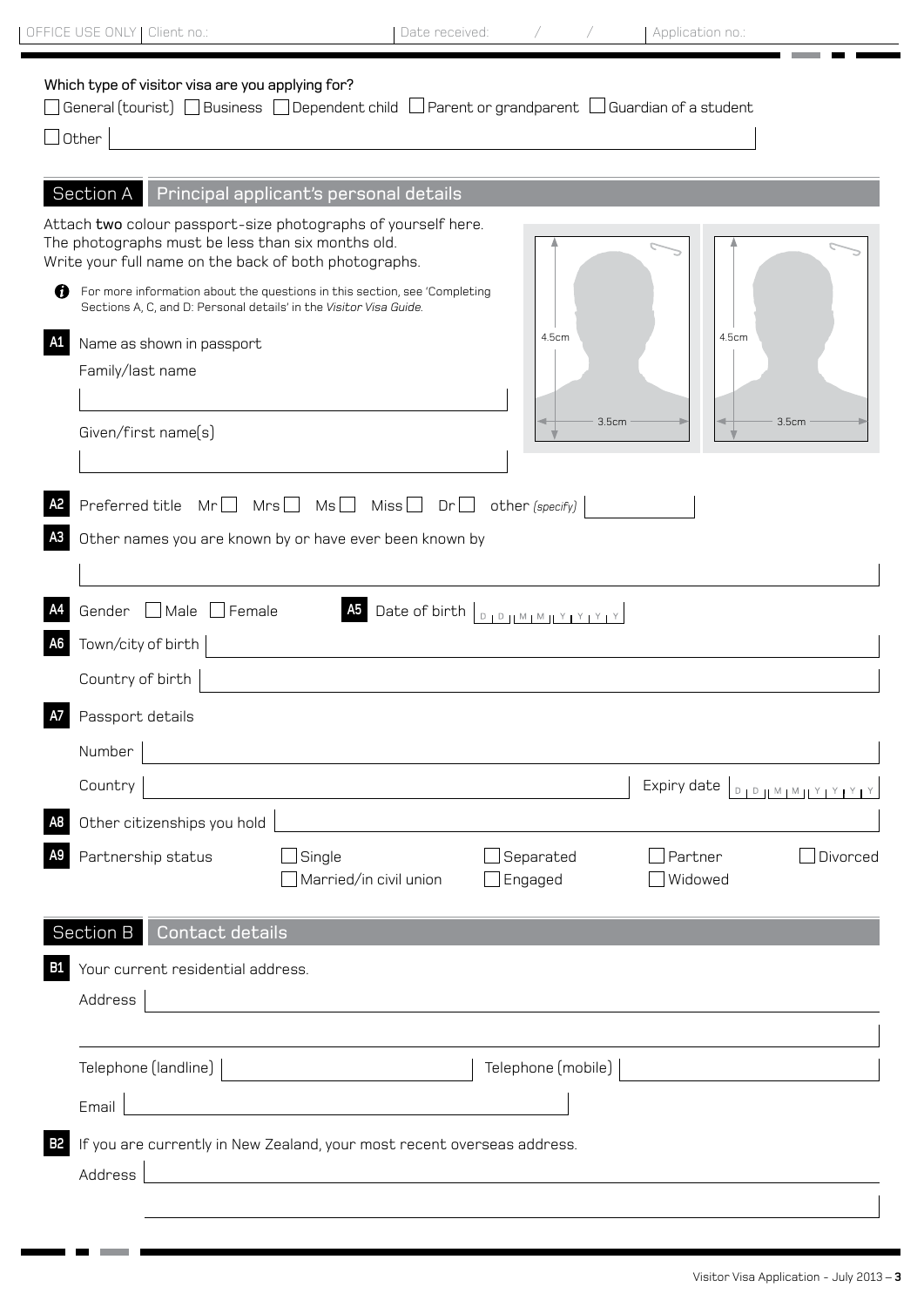| B3        | Name and address for communication about this application.                                                    |                                                             |  |
|-----------|---------------------------------------------------------------------------------------------------------------|-------------------------------------------------------------|--|
|           | $ $ Same as address at $ {\scriptstyle{\mathsf{B1}}} \rangle$ or $\Box$ as below                              |                                                             |  |
|           | Family/last name                                                                                              | Given/first name(s)                                         |  |
|           |                                                                                                               |                                                             |  |
|           | Company name (if applicable) and address                                                                      |                                                             |  |
|           | Telephone (daytime)                                                                                           | Telephone (evening)                                         |  |
|           | Email                                                                                                         |                                                             |  |
| <b>B4</b> | Do you authorise the person stated at $\boxed{\phantom{1}B}$ to act on your behalf? $\boxed{\phantom{1}}$ Yes | $\Box$ No                                                   |  |
| <b>B5</b> | Have you received immigration advice on this application?                                                     |                                                             |  |
| G.        | You can find a definition of immigration advice at www.immigration.govt.nz/advice.                            |                                                             |  |
|           | Yes Make sure that your immigration adviser completes Section J: Immigration adviser's details.               |                                                             |  |
|           | $\blacksquare$ No                                                                                             |                                                             |  |
| <b>B6</b> | Names and addresses of any friends, relatives, or contacts you have in New Zealand (if applicable)            |                                                             |  |
|           | Name                                                                                                          |                                                             |  |
|           | Address                                                                                                       |                                                             |  |
|           | Relationship                                                                                                  | Date of birth (if known)<br>$D + D + M + M + Y + Y + Y + Y$ |  |
|           | Name                                                                                                          |                                                             |  |
|           | Address                                                                                                       |                                                             |  |
|           | Relationship                                                                                                  | Date of birth (if known)<br>$D + D + M + M + Y + Y +$       |  |
|           | all espinals of special meant, in aluding solf, special meant                                                 |                                                             |  |

**B7** List all periods of employment, including self-employment

| Date from<br>(DD/MM/YY) | Date to<br>(DD/MM/YY) | Name of employer | Location | Type of work/occupation/job title |
|-------------------------|-----------------------|------------------|----------|-----------------------------------|
|                         |                       |                  |          |                                   |
|                         |                       |                  |          |                                   |
|                         |                       |                  |          |                                   |
|                         |                       |                  |          |                                   |
|                         |                       |                  |          |                                   |

. . . . .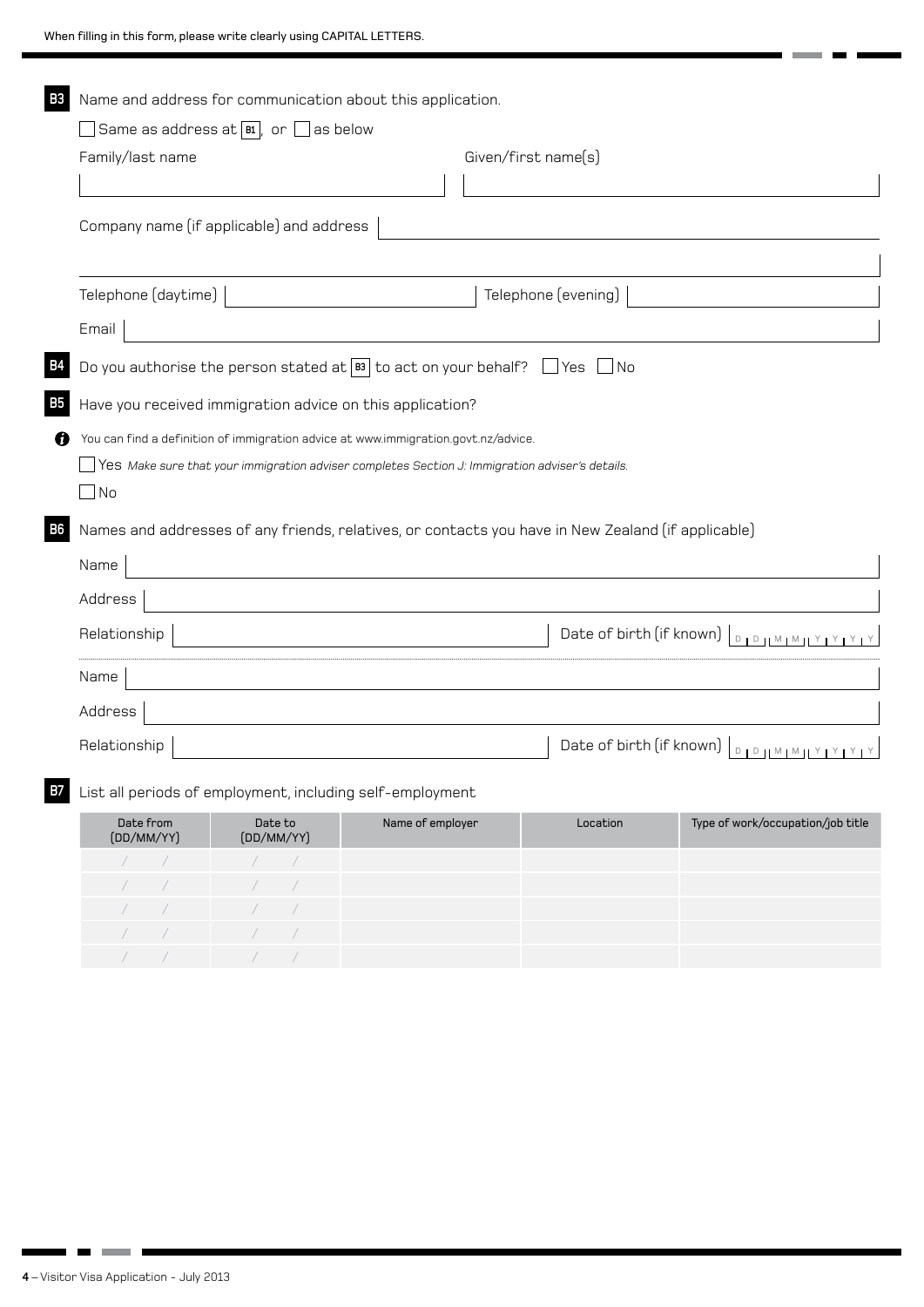## Section C Partner's personal details

## If you selected 'Married/in civil union', 'Partner' or 'Engaged' in question **A9** , you must complete this section, whether **or not your partner is travelling with you.**

|                | If applicable, attach two colour passport-size photographs of your<br>partner here. The photographs must be less than six months old. |                                 |                                 |
|----------------|---------------------------------------------------------------------------------------------------------------------------------------|---------------------------------|---------------------------------|
|                | Write your partner's full name on the back of both photographs.                                                                       |                                 |                                 |
| C1             | Partner's name as shown in passport                                                                                                   |                                 |                                 |
|                | Family/last name                                                                                                                      | 4.5cm                           | 4.5cm                           |
|                | Given/first name(s)                                                                                                                   | 3.5cm                           | 3.5cm                           |
| C <sub>2</sub> | Other names your partner is known by or has ever been known by                                                                        |                                 |                                 |
|                | For more information about this question, see 'Completing Sections A, C, and D: Personal details' in the Visitor Visa Guide.          |                                 |                                 |
| C3             | C4 Partner's date of birth<br>Partner's gender Male Female                                                                            | $D + D + M + M + Y + Y + Y + Y$ |                                 |
| C <sub>5</sub> | Partner's town/city of birth                                                                                                          |                                 |                                 |
|                | Partner's country of birth                                                                                                            |                                 |                                 |
| C <sub>6</sub> | Partner's passport details                                                                                                            |                                 |                                 |
|                | Number                                                                                                                                |                                 |                                 |
|                | Country                                                                                                                               | Expiry date                     | $D + D + M + M + M + Y + Y + Y$ |
|                | For more information about this question, see 'Completing Sections A, C, and D: Personal details' in the Visitor Visa Guide.          |                                 |                                 |
| C7             | Other citizenships your partner holds                                                                                                 |                                 |                                 |
| C8             | Is your partner included in this application? $\Box$ Yes $\Box$ No                                                                    |                                 |                                 |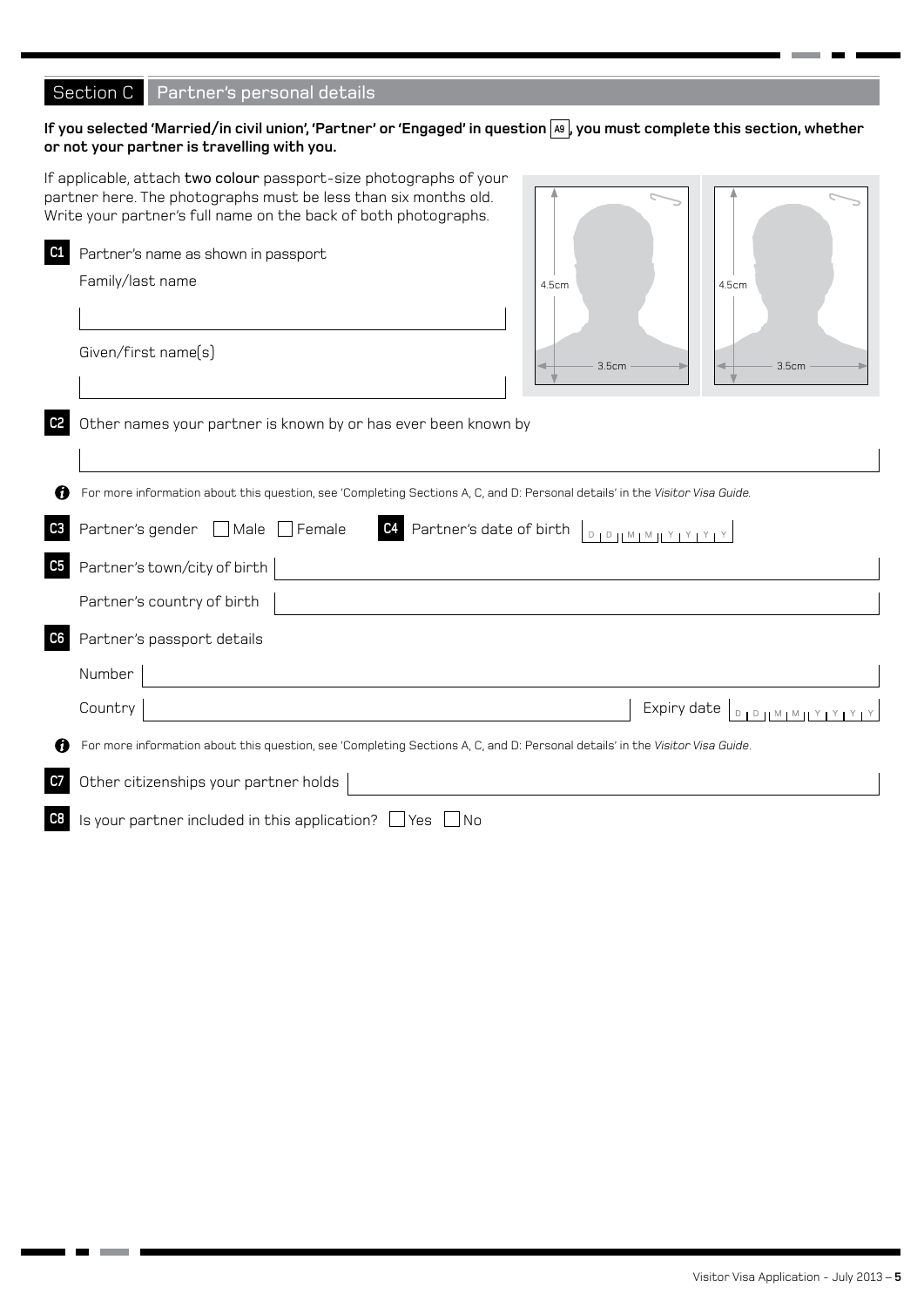## Section D Dependent children's personal details

**You must complete this section with the details of each dependent child included in this application. If you wish to include more than four dependent children in your application, use the form** *Additional Dependants for a Visitor Visa (INZ 1205)***.**

#### **Dependent child one**

| Pehenaens china one<br>Attach two recent colour passport-size photographs of the child<br>here. The photographs must be less than six months old.<br>Write the child's full name on the back of both photographs.                                                              |                                                      |  |
|--------------------------------------------------------------------------------------------------------------------------------------------------------------------------------------------------------------------------------------------------------------------------------|------------------------------------------------------|--|
| D <sub>1</sub><br>Child's name as shown in passport                                                                                                                                                                                                                            | 4.5cm<br>4.5cm                                       |  |
| Family/last name                                                                                                                                                                                                                                                               |                                                      |  |
| Given/first name(s)                                                                                                                                                                                                                                                            | 3.5cm<br>3.5cm                                       |  |
| D <sub>2</sub><br>Child's gender $\Box$ Male $\Box$ Female                                                                                                                                                                                                                     | D3 Child's date of birth DIDIMIMIYIYIYIY             |  |
| Child's country of birth<br>D <sub>4</sub>                                                                                                                                                                                                                                     |                                                      |  |
| D <sub>5</sub><br>Child's passport details                                                                                                                                                                                                                                     |                                                      |  |
| Number                                                                                                                                                                                                                                                                         |                                                      |  |
| Country                                                                                                                                                                                                                                                                        | Expiry date<br>$D + D + M + M + Y + Y + Y + Y$       |  |
| D <sub>6</sub><br>Other citizenships child holds                                                                                                                                                                                                                               |                                                      |  |
| For more information about this question, see 'Completing Sections A, C, and D: Personal details' in the Visitor Visa Guide.<br>ø<br>Dependent child two<br>Attach two recent passport-size photographs of the child here.<br>The photograph must be less than six months old. |                                                      |  |
| Write the child's full name on the back of both photographs.                                                                                                                                                                                                                   |                                                      |  |
| D7<br>Child's name as shown in passport<br>Family/last name                                                                                                                                                                                                                    | 4.5cm<br>4.5cm                                       |  |
| Given/first name(s)                                                                                                                                                                                                                                                            | 3.5cm<br>3.5cm                                       |  |
| Child's gender<br>□ Male □ Female<br>D <sub>8</sub>                                                                                                                                                                                                                            | De Child's date of birth $\boxed{\text{minmax}$      |  |
| Child's country of birth<br>D <sub>10</sub>                                                                                                                                                                                                                                    |                                                      |  |
| <b>D11</b><br>Child's passport details                                                                                                                                                                                                                                         |                                                      |  |
| Number                                                                                                                                                                                                                                                                         |                                                      |  |
| Country                                                                                                                                                                                                                                                                        | Expiry date<br>$D_1 D_1   M_1 M_1   Y_1 Y_1 Y_1 Y_1$ |  |
| Other citizenships child holds<br>D <sub>12</sub>                                                                                                                                                                                                                              |                                                      |  |
|                                                                                                                                                                                                                                                                                |                                                      |  |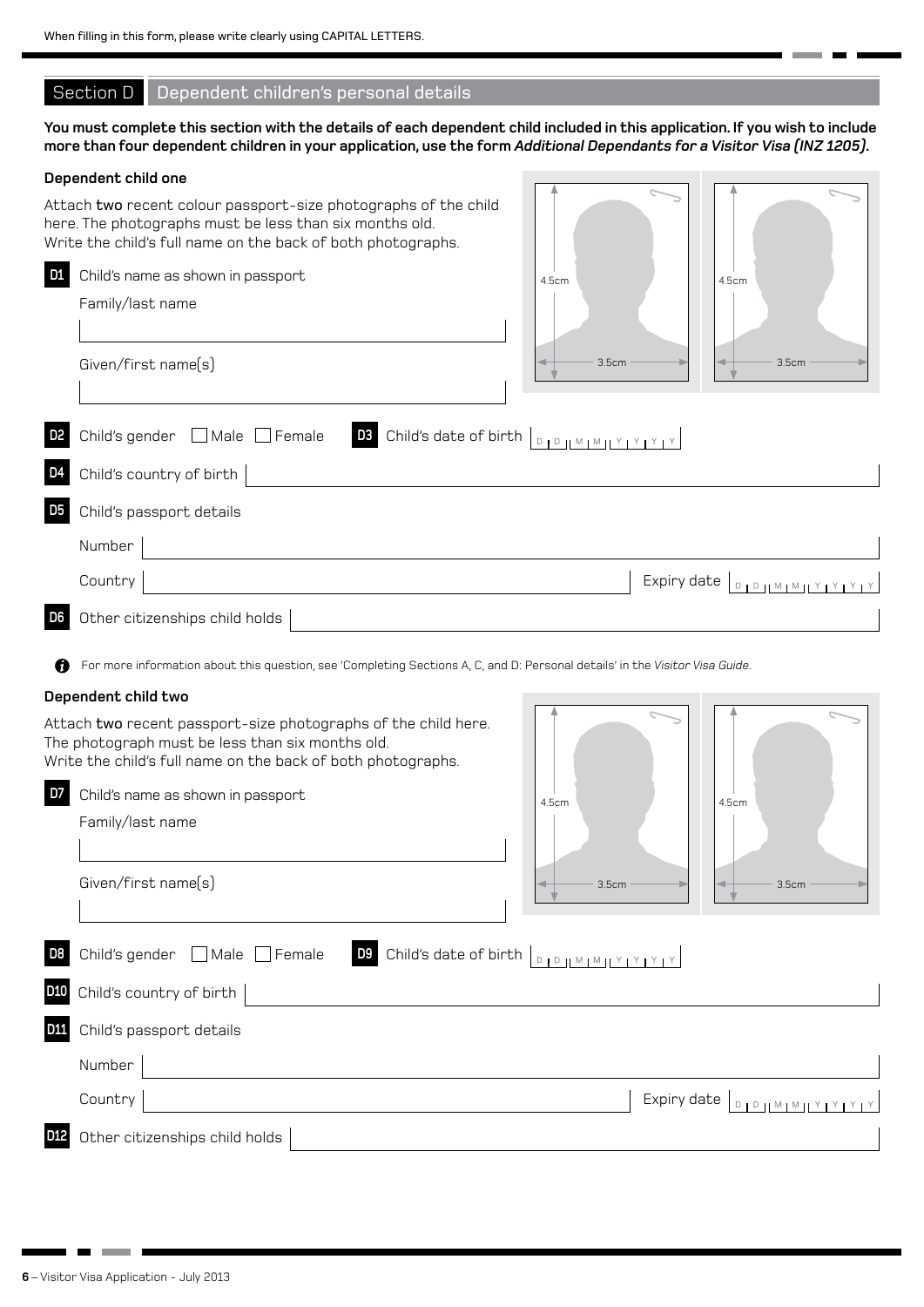| Dependent child three                                                                                                                                                               |                                                                                                                                                                                        |
|-------------------------------------------------------------------------------------------------------------------------------------------------------------------------------------|----------------------------------------------------------------------------------------------------------------------------------------------------------------------------------------|
| Attach two recent passport-size photographs of the child here.<br>The photographs must be less than six months old.<br>Write the child's full name on the back of both photographs. |                                                                                                                                                                                        |
| D <sub>13</sub><br>Child's name as shown in passport                                                                                                                                | 4.5cm<br>4.5cm                                                                                                                                                                         |
| Family/last name                                                                                                                                                                    |                                                                                                                                                                                        |
| Given/first name(s)                                                                                                                                                                 | 3.5cm<br>3.5cm                                                                                                                                                                         |
| Child's gender Male Female<br>D <sub>14</sub>                                                                                                                                       | <b>D15</b> Child's date of birth $\left[\begin{array}{c} 0 & 0 \end{array}\right]$ $\left[\begin{array}{c} 0 & 0 \end{array}\right]$ $\left[\begin{array}{c} 0 & 0 \end{array}\right]$ |
| Child's country of birth<br>D <sub>16</sub>                                                                                                                                         |                                                                                                                                                                                        |
| D <sub>17</sub><br>Child's passport details                                                                                                                                         |                                                                                                                                                                                        |
| Number                                                                                                                                                                              |                                                                                                                                                                                        |
| Country                                                                                                                                                                             | Expiry date DOUMMIYIYIYIY                                                                                                                                                              |
| Other citizenships child holds<br>D <sub>18</sub>                                                                                                                                   |                                                                                                                                                                                        |
| Dependent child four                                                                                                                                                                |                                                                                                                                                                                        |
| Attach two recent passport-size photographs of the child here.<br>The photograph must be less than six months old.<br>Write the child's full name on the back of both photographs.  |                                                                                                                                                                                        |
|                                                                                                                                                                                     |                                                                                                                                                                                        |
| D <sub>19</sub><br>Child's name as shown in passport                                                                                                                                | 4.5cm<br>4.5cm                                                                                                                                                                         |
| Family/last name                                                                                                                                                                    |                                                                                                                                                                                        |
|                                                                                                                                                                                     |                                                                                                                                                                                        |
| Given/first name(s)                                                                                                                                                                 | 3.5cm<br>3.5cm                                                                                                                                                                         |
|                                                                                                                                                                                     |                                                                                                                                                                                        |
| Child's gender ■ Male<br>D <sub>20</sub><br>$\Box$ Female                                                                                                                           | D21 Child's date of birth $\boxed{\text{minmax}$                                                                                                                                       |
| Child's country of birth<br>D22                                                                                                                                                     |                                                                                                                                                                                        |
| Child's passport details<br>D <sub>23</sub>                                                                                                                                         |                                                                                                                                                                                        |
| Number                                                                                                                                                                              |                                                                                                                                                                                        |
| Country                                                                                                                                                                             | Expiry date                                                                                                                                                                            |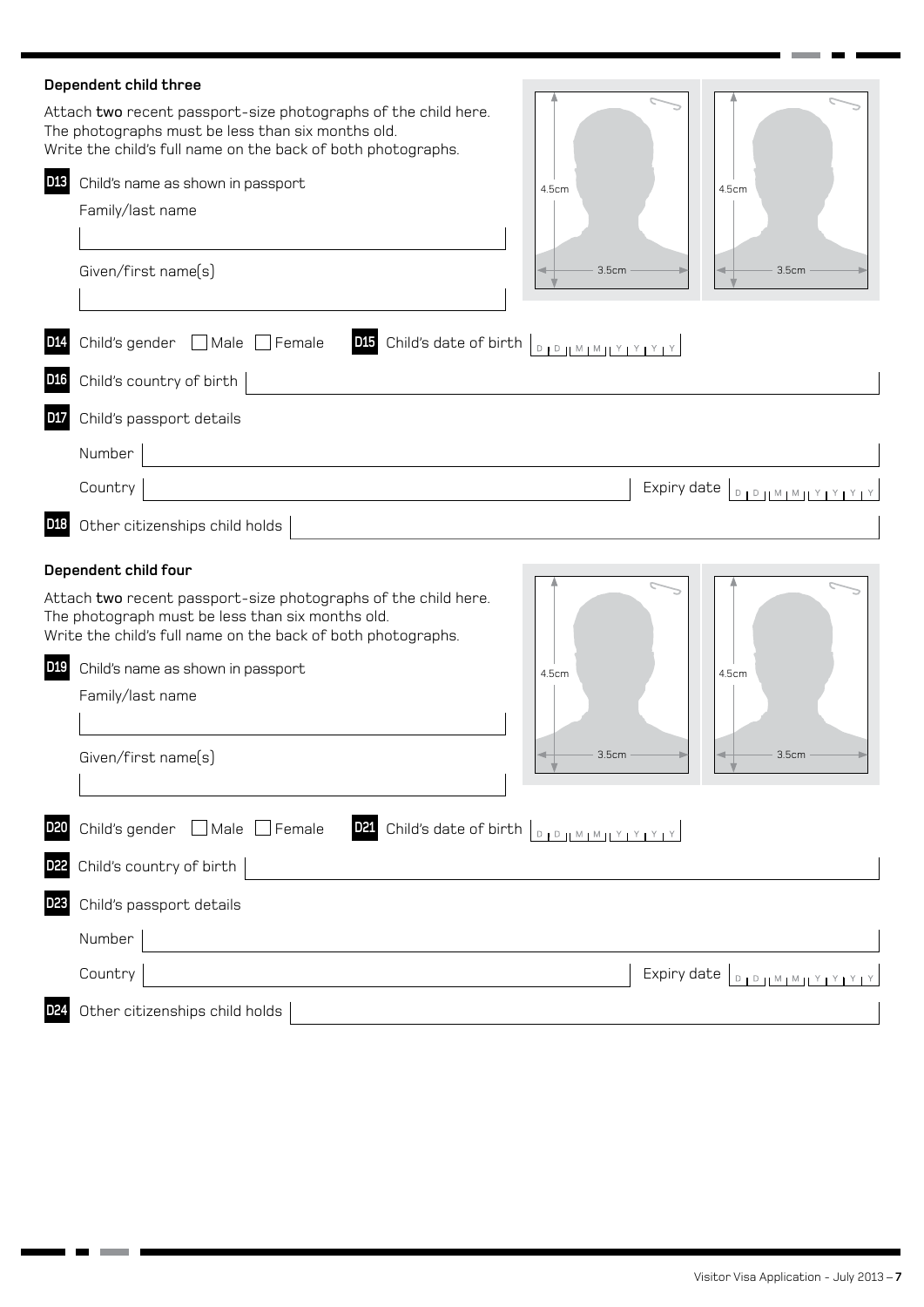|                | Section E<br>Health                                                                                                                                                                                                                                                                                       |
|----------------|-----------------------------------------------------------------------------------------------------------------------------------------------------------------------------------------------------------------------------------------------------------------------------------------------------------|
|                | For more information about the questions in this section, see 'Completing Section E: Health' in the Visitor Visa Guide.                                                                                                                                                                                   |
| E1             | Do you or any person included in this application have tuberculosis $(TB)$ ? $\Box$ Yes $\Box$ No                                                                                                                                                                                                         |
| E <sub>2</sub> | Do you or any person included in this application have any medical condition that requires, or may require, one of the<br>following during your stay in New Zealand?                                                                                                                                      |
|                | $\Box$ Yes $\Box$<br>$\Box$ No<br>• Renal dialysis<br>• Hospital care<br>No   <br>Yes<br>$\Box$ Yes $\Box$ No<br>• Residential care<br>Residential care is long-term care provided in live-in facilities for the aged or for people with physical, sensory,<br>intellectual, or psychiatric disabilities. |
| E <sub>3</sub> | If you have answered Yes to any of the questions in $\mathbb{E}$ and $\mathbb{E}$ , please provide details.                                                                                                                                                                                               |
| E4             | Are you or any person included in this application pregnant?                                                                                                                                                                                                                                              |
|                | $Go to \nvert \mathbf{E5}$<br>$\sqrt{\ }$ Yes Date the pregnant applicant is due to give birth $\sqrt{\ }$<br>$D + D + M + M + Y + Y + Y + Y$                                                                                                                                                             |
|                | $\bigcup$ No Goto E6                                                                                                                                                                                                                                                                                      |
| E <sub>5</sub> | If the applicant who is pregnant intends to give birth in New Zealand, please indicate how the cost of maternity<br>health services will be paid for and provide the relevant evidence.                                                                                                                   |
|                | Not applicable as the applicant who is pregnant does not intend to give birth in New Zealand.                                                                                                                                                                                                             |
|                | The applicant who is pregnant is, or will be eligible for publicly funded maternity health services and has provided<br>evidence of her eligibility.                                                                                                                                                      |
|                | The applicant who is pregnant will cover the cost of maternity health services and has attached copies (not<br>originals) that they have at least NZ\$9000 of funds available.                                                                                                                            |
|                | The sponsor of the applicant who is pregnant has guaranteed to cover the cost and a completed Sponsorship<br>Form for Temporary Entry (INZ 1025) is attached.                                                                                                                                             |
|                | Medical certificates you must provide                                                                                                                                                                                                                                                                     |
|                | Select the appropriate option to indicate whether you and the other people included in this application are required<br>to provide medical certificates. Medical certificates must be less than three months old when you submit them to<br><b>Immigration New Zealand</b>                                |
| E <sub>6</sub> | Are you applying for a parent/grandparent visitor visa?                                                                                                                                                                                                                                                   |
|                | Yes You must complete a General Medical Certificate (INZ 1007) and Chest X-Ray Certificate (INZ 1096). Go to $E0$                                                                                                                                                                                         |
|                | $\Box$ No Goto E7                                                                                                                                                                                                                                                                                         |
| E7             | Will you be in New Zealand for more than six months in total?                                                                                                                                                                                                                                             |
|                | Yes You may have to provide a General Medical Certificate (INZ 1007) or Chest X-ray Certificate (INZ 1096) if indicated at $ \mathbf{B} $ .                                                                                                                                                               |
|                | No You do not have to provide a chest X-ray certificate or a medical certificate. Go to Section F: Character                                                                                                                                                                                              |
| E8             | How long do you intend to stay in New Zealand? If you are in New Zealand, this includes time you have already spent here.                                                                                                                                                                                 |
|                | More than six months but not more than 12 months. You must provide a Chest X-ray Certificate (INZ 1096) if you are from a<br>place that is not listed as having a low incidence of tuberculosis. See notes below $\ket{e}$ then go to $\ket{e}$                                                           |
|                | More than 12 months. You must provide a General Medical Certificate (INZ 1007) and a Chest X-ray Certificate (INZ 1096).                                                                                                                                                                                  |

× i. ۰

. . . .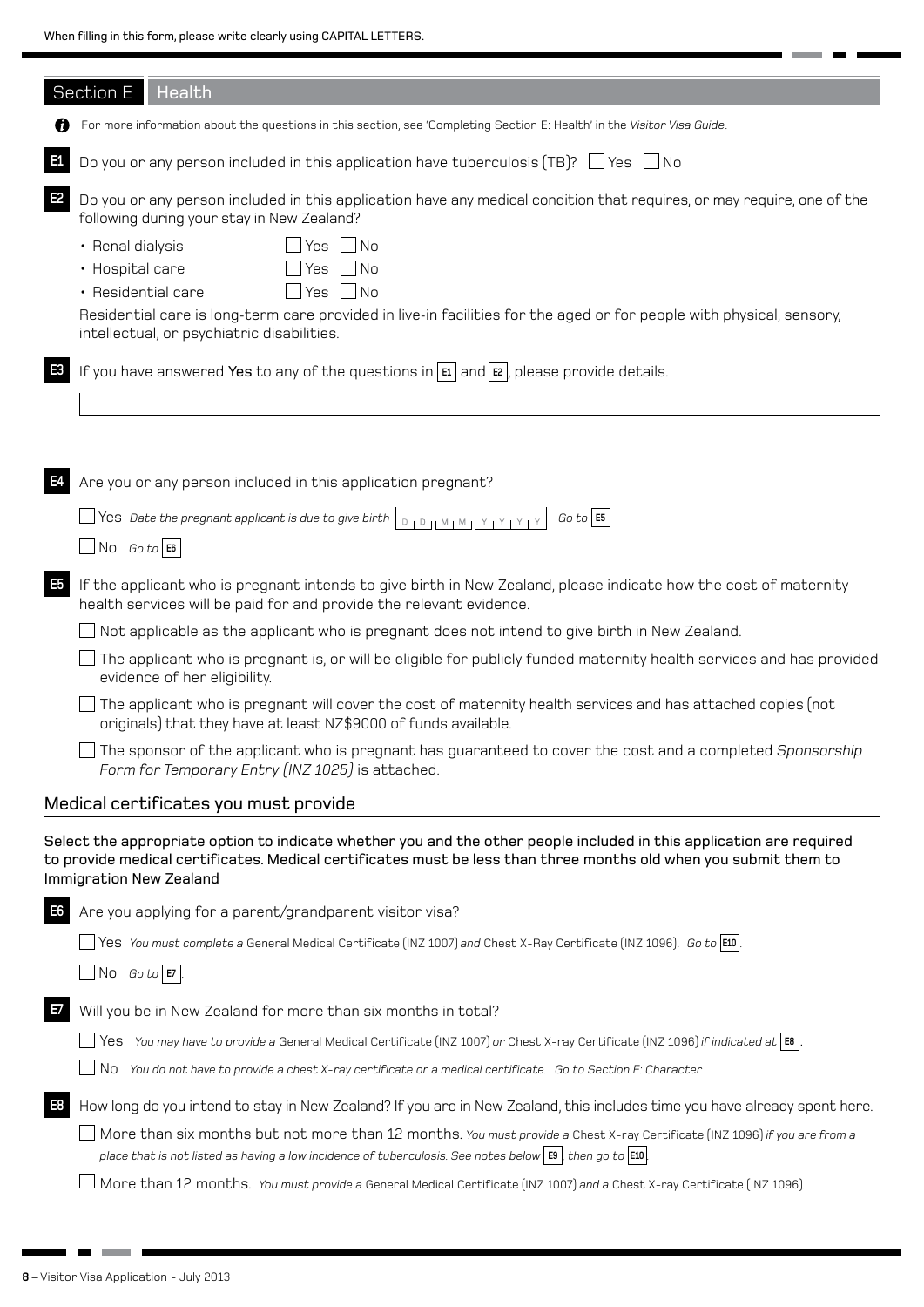| E9  |           | Are you applying for a visitor visa as the dependent child of a New Zealand citizen or resident?                                                                                                                                                                                                                                                                                                                                                                                                                                                                                                                                                                                                                                                                                                                          |
|-----|-----------|---------------------------------------------------------------------------------------------------------------------------------------------------------------------------------------------------------------------------------------------------------------------------------------------------------------------------------------------------------------------------------------------------------------------------------------------------------------------------------------------------------------------------------------------------------------------------------------------------------------------------------------------------------------------------------------------------------------------------------------------------------------------------------------------------------------------------|
|     |           | Yes You may be able to provide a Limited Medical Certificate (INZ 1201) rather than a General Medical Certificate (INZ 1007).                                                                                                                                                                                                                                                                                                                                                                                                                                                                                                                                                                                                                                                                                             |
|     |           | Refer to the Visitor Visa Guide (INZ 1018) for further information. See notes below, then go to [810].                                                                                                                                                                                                                                                                                                                                                                                                                                                                                                                                                                                                                                                                                                                    |
|     |           | No See notes below, then go to $ E10 $                                                                                                                                                                                                                                                                                                                                                                                                                                                                                                                                                                                                                                                                                                                                                                                    |
|     | Notes:    |                                                                                                                                                                                                                                                                                                                                                                                                                                                                                                                                                                                                                                                                                                                                                                                                                           |
|     |           | Refer to Completing Section E: Health in the Visitor Visa Guide (INZ 1018) for the 'List of countries, areas and territories with a low incidence<br>of tuberculosis'.                                                                                                                                                                                                                                                                                                                                                                                                                                                                                                                                                                                                                                                    |
|     |           | Pregnant women and children under the age of 11 are not required to have an X-ray, unless a special report is required.<br>You do not need to provide a chest X-ray certificate if you have provided one which was issued less than 36 months ago, with a previous<br>Immigration New Zealand application, unless your health has deteriorated since your previous certificate was issued, or unless you have spent<br>six consecutive months since your previous certificate was issued, in a place not listed as having a low incidence of tuberculosis.<br>You do not need to provide a medical certificate if you have provided one which was issued less than 36 months ago, with a previous Immigration<br>New Zealand application, unless your health has deteriorated since your previous certificate was issued. |
| E10 |           | Tick the option below which applies to you:                                                                                                                                                                                                                                                                                                                                                                                                                                                                                                                                                                                                                                                                                                                                                                               |
|     |           | I attach both a Chest X-ray Certificate (INZ 1096) and a General Medical Certificate (INZ 1007) or a Limited<br>Medical Certificate (INZ 1201). Go to Section F: Character.                                                                                                                                                                                                                                                                                                                                                                                                                                                                                                                                                                                                                                               |
|     |           | I have attached only a Chest X-ray Certificate (INZ 1096) because:                                                                                                                                                                                                                                                                                                                                                                                                                                                                                                                                                                                                                                                                                                                                                        |
|     |           | I am staying between six to 12 months and I am from, or have visited for more than three months, a place<br>that is not listed as having a low incidence of tuberculosis, or                                                                                                                                                                                                                                                                                                                                                                                                                                                                                                                                                                                                                                              |
|     |           | I have previously provided a chest X-ray certificate; however:                                                                                                                                                                                                                                                                                                                                                                                                                                                                                                                                                                                                                                                                                                                                                            |
|     |           | it was dated by the radiologist more than 36 months ago, or                                                                                                                                                                                                                                                                                                                                                                                                                                                                                                                                                                                                                                                                                                                                                               |
|     |           | my health has deteriorated since my last certificate was issued, or                                                                                                                                                                                                                                                                                                                                                                                                                                                                                                                                                                                                                                                                                                                                                       |
|     |           | I have spent six consecutive months since my previous certificate was issued, in a place not listed as<br>having a low incidence of tuberculosis. Go to Section F: Character.                                                                                                                                                                                                                                                                                                                                                                                                                                                                                                                                                                                                                                             |
|     |           | I am required to provide a Chest X-ray Certificate (INZ 1096), however, as I am pregnant or under 11 years of<br>age, I am not required to have an X-ray; and:                                                                                                                                                                                                                                                                                                                                                                                                                                                                                                                                                                                                                                                            |
|     |           | am not required to provide a General Medical Certificate (INZ 1007) at this stage; or                                                                                                                                                                                                                                                                                                                                                                                                                                                                                                                                                                                                                                                                                                                                     |
|     |           | I have therefore provided only a General Medical Certificate (INZ 1007) or a Limited Medical Certificate<br>[INZ 1201]. Go to Section F: Character.                                                                                                                                                                                                                                                                                                                                                                                                                                                                                                                                                                                                                                                                       |
|     |           | I attach only a General Medical Certificate (INZ 1007) or a Limited Medical Certificate (INZ 1201) because I have<br>previously provided a medical certificate, however:                                                                                                                                                                                                                                                                                                                                                                                                                                                                                                                                                                                                                                                  |
|     |           | it was dated by the medical examiner more than 36 months ago; or                                                                                                                                                                                                                                                                                                                                                                                                                                                                                                                                                                                                                                                                                                                                                          |
|     |           | my health has deteriorated since my last certificate was issued. Go to Section F: Character                                                                                                                                                                                                                                                                                                                                                                                                                                                                                                                                                                                                                                                                                                                               |
|     |           | I do not have to provide a Chest X-ray Certificate (INZ 1096) and either a General Medical Certificate (INZ 1007)<br>or a Limited Medical Certificate (INZ 1201) at this stage because:                                                                                                                                                                                                                                                                                                                                                                                                                                                                                                                                                                                                                                   |
|     | $\bullet$ | · I have provided a medical certificate and chest X-ray certificate which were issued less than 36 months ago,<br>with a previous Immigration New Zealand application; and<br>my health has not deteriorated; and                                                                                                                                                                                                                                                                                                                                                                                                                                                                                                                                                                                                         |
|     |           | I have not spent six consecutive months in a place which is not listed as having a low incidence of tuberculosis<br>since my previous certificate was issued. Go to Section F: Character.                                                                                                                                                                                                                                                                                                                                                                                                                                                                                                                                                                                                                                 |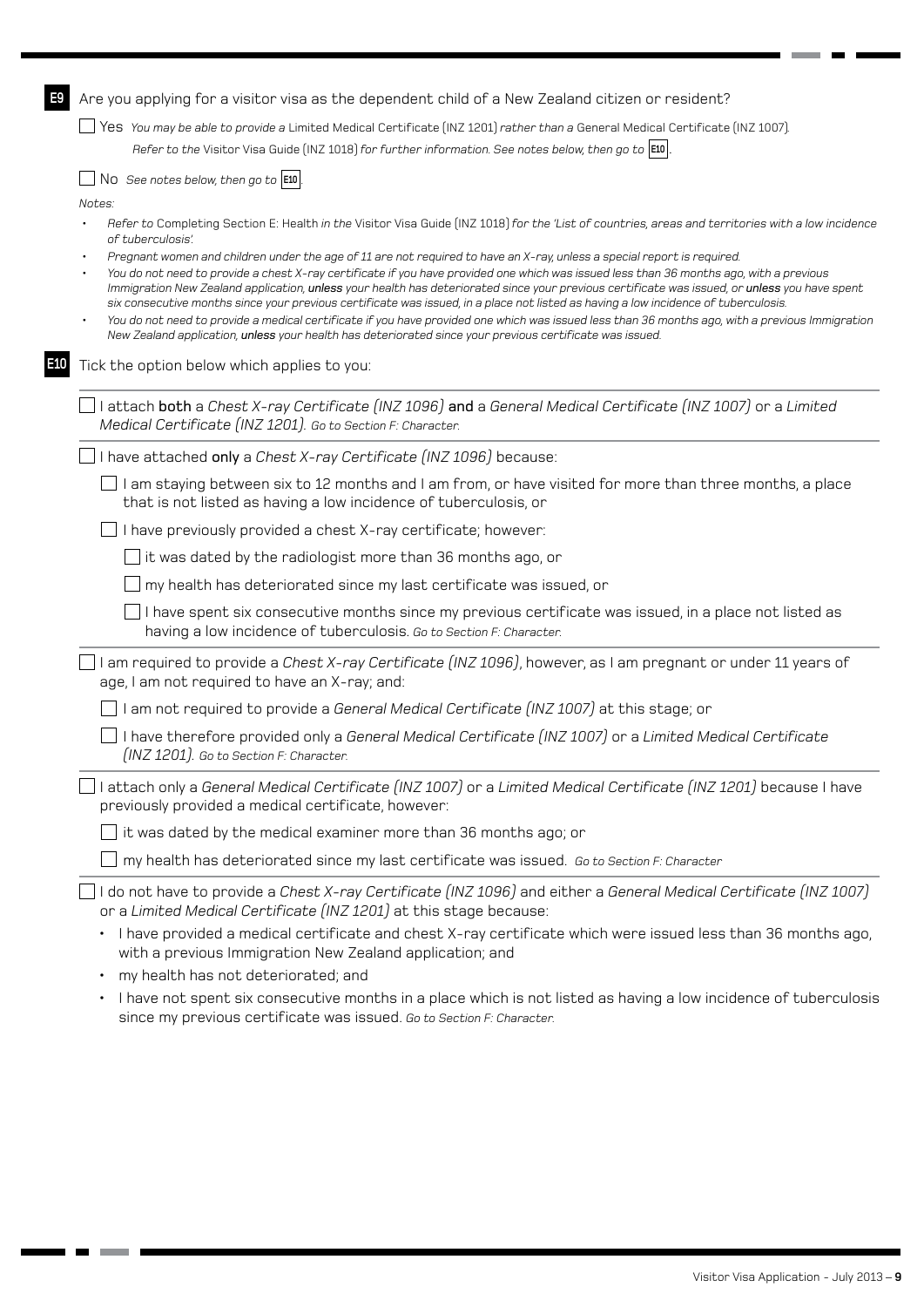|                | Section F<br>Character                                                                               |                                                                                                                                                                                                                                  |
|----------------|------------------------------------------------------------------------------------------------------|----------------------------------------------------------------------------------------------------------------------------------------------------------------------------------------------------------------------------------|
|                |                                                                                                      | All applicants must complete this section. Note: if your application is declined for character reasons, Immigration<br>New Zealand may place a notation in your passport indicating that you applied for a visa for New Zealand. |
| O              |                                                                                                      | For more information about the questions in this section, see 'Completing Section F: Character' in the Visitor Visa Guide.                                                                                                       |
| <b>F1</b>      | any country, including New Zealand?<br>$Yes \tNo$                                                    | Have you, or any other person included in this application, ever been convicted for any offence(s) against the law in                                                                                                            |
| F <sub>2</sub> | Are you currently:<br>· under investigation<br>• wanted for questioning<br>• facing charges          | No<br>Yes<br>  No<br>l lYes<br>  Yes<br>  No<br>for any offence(s) against the law in any country, including New Zealand?                                                                                                        |
| F <sub>3</sub> | · deported<br>• excluded (refused entry)<br>• refused a visa<br>$\cdot$ removed<br>from any country? | Have you or any other person included in this application been:<br>Yes $\Box$ No<br>Yes     No<br>No<br>Yes<br>Yes $\Box$ No                                                                                                     |
|                | paper if necessary.                                                                                  | If you have answered Yes to any of the questions in $F1$ to $F3$ , provide details below. Continue on a separate piece of                                                                                                        |

. . . .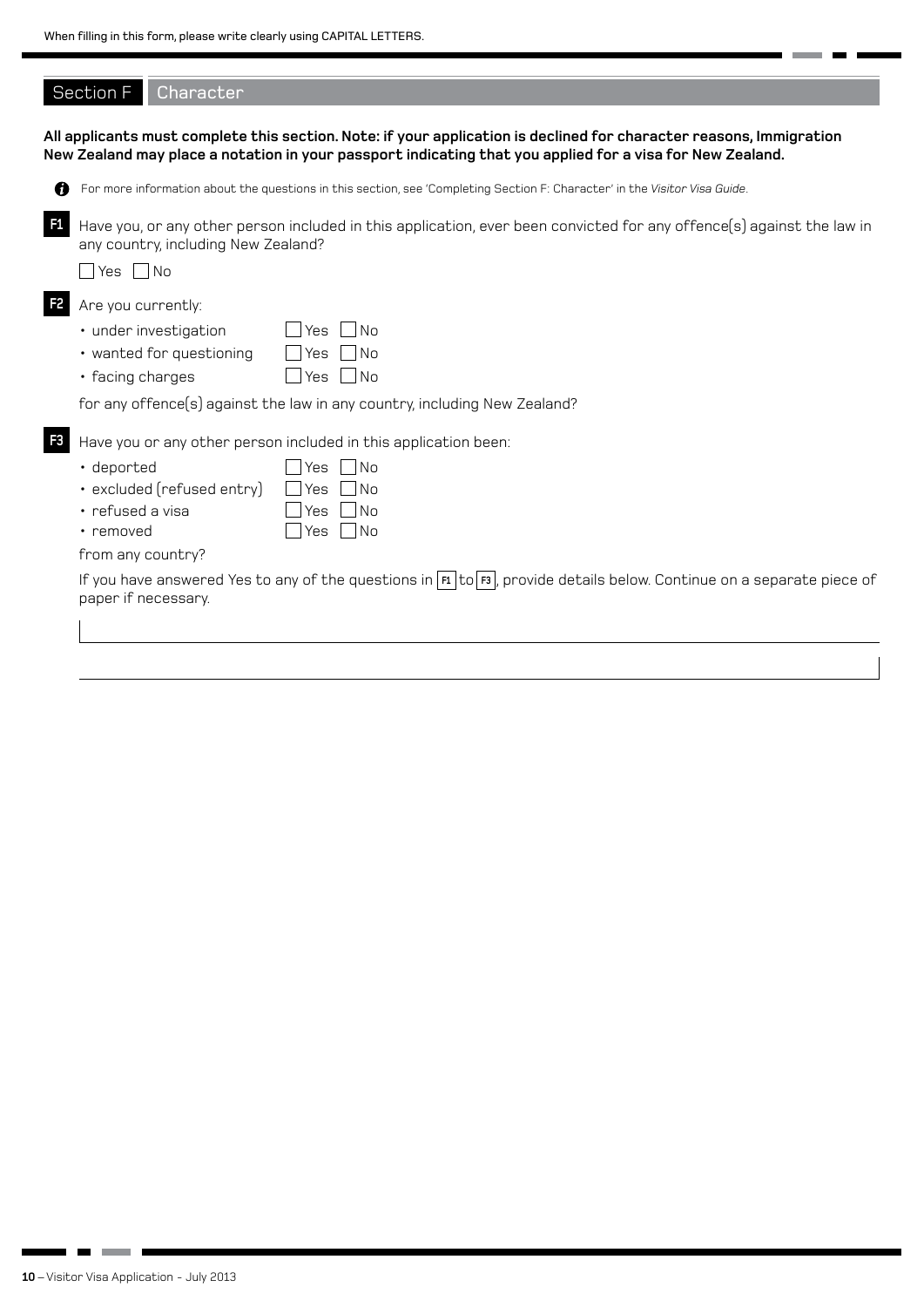| Section G              | Visa type                                                                                                                                                                                                                |  |  |  |
|------------------------|--------------------------------------------------------------------------------------------------------------------------------------------------------------------------------------------------------------------------|--|--|--|
| G1                     | Are you outside New Zealand?                                                                                                                                                                                             |  |  |  |
| $\mathbin{\sqcup}$ Yes |                                                                                                                                                                                                                          |  |  |  |
|                        | Estimated date of departure from New Zealand  <br>$\begin{array}{c} D + D + M + M + Y + Y + Y + Y \end{array}$                                                                                                           |  |  |  |
| $\Box$ No              | Estimated date of departure from New Zealand<br>$D + D + M + M + Y + Y + Y$                                                                                                                                              |  |  |  |
| G2                     | If you are applying for a visitor visa, what is the purpose of your visit to New Zealand?                                                                                                                                |  |  |  |
| G3                     | If you are applying for a limited visa, what is the 'express purpose' for visiting New Zealand? If you are applying for a<br>further limited visa, also give the reasons why you need to stay in New Zealand for longer. |  |  |  |
|                        |                                                                                                                                                                                                                          |  |  |  |
|                        | Date your 'express purpose' starts/started<br>$D + D + M + M + Y + Y + Y + Y$                                                                                                                                            |  |  |  |
|                        | Date your 'express purpose' will be completed<br>$D + D + M + M + Y + Y + Y + Y$                                                                                                                                         |  |  |  |
|                        | See the Visitor Visa Guide (INZ 1018) for more information about the restrictions imposed on limited visas.                                                                                                              |  |  |  |
| G4                     |                                                                                                                                                                                                                          |  |  |  |
|                        | Is your visa application dependent on another person who is either in New Zealand or holds a visa to be in New Zealand?<br>No Go to Section H: Financial support while you are in New Zealand.                           |  |  |  |
|                        | Yes Indicate the relationship with the other person. Note you must provide evidence of that relationship.                                                                                                                |  |  |  |
|                        | I am the guardian of a student visa holder.                                                                                                                                                                              |  |  |  |
|                        | I am the parent or grandparent of a New Zealand citizen or resident who has sponsored me.                                                                                                                                |  |  |  |
|                        | I am the dependent child of a New Zealand citizen, resident or temporary visa holder.                                                                                                                                    |  |  |  |
|                        | Other (specify)                                                                                                                                                                                                          |  |  |  |
|                        | Please provide details of the other person:                                                                                                                                                                              |  |  |  |
|                        | Family/last name<br>Given/first name(s)                                                                                                                                                                                  |  |  |  |
|                        | Date of birth<br>$D + D + 1 M + M + Y + Y + Y + Y$                                                                                                                                                                       |  |  |  |
| Section H              | Financial support while you are in New Zealand                                                                                                                                                                           |  |  |  |
| n                      | For more information about this section and acceptable evidence of funds, see 'Completing Section H: Financial support while you are in<br>New Zealand' in the Visitor Visa Guide.                                       |  |  |  |
| H <sub>1</sub>         | Are you using your own funds for your visit to New Zealand or are you being sponsored?                                                                                                                                   |  |  |  |
|                        | Own funds – attach copies of evidence you have sufficient funds to support yourself and evidence you either<br>have arranged travel out of New Zealand or have sufficient funds <sup>*</sup> to do so.                   |  |  |  |
|                        | Sponsored - attach completed sponsorship form.                                                                                                                                                                           |  |  |  |
|                        | * Sufficient funds for support means at least NZ\$1000 per month you intend to stay in New Zealand per person included in your                                                                                           |  |  |  |

| barrion rando ror cappore micano ae isabe riceveso per monen joa micondi eo sea jimir |  |
|---------------------------------------------------------------------------------------|--|
| application, or NZ\$400 if you have accommodation. Funds must be in your own name.    |  |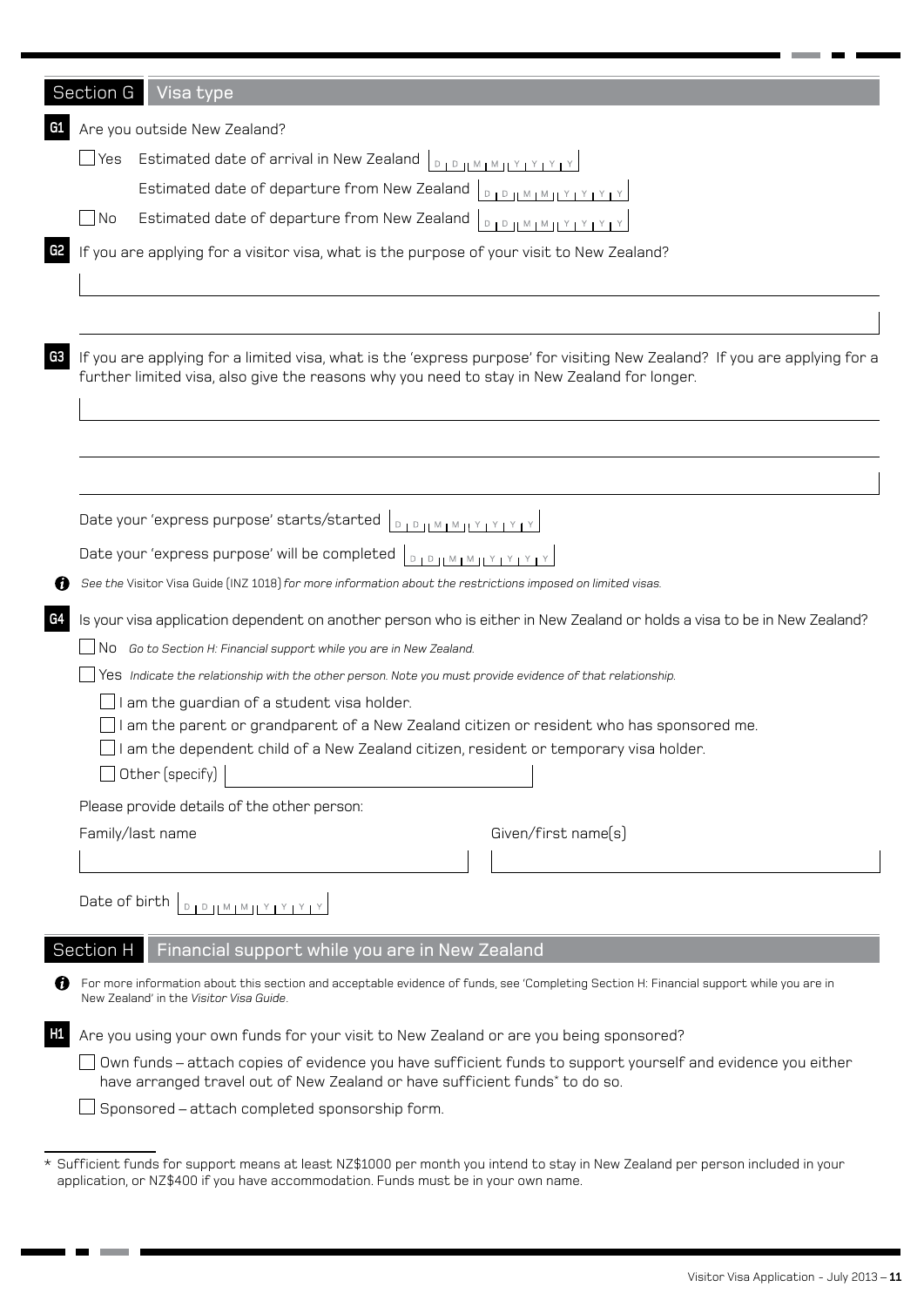#### Section I Declaration by applicant

#### **All of the people included in this application must complete this section.**

I have provided true and correct answers to the questions in this form.

I will inform Immigration New Zealand of any relevant fact or change of circumstances (including a change in my employment or partnership status) that may (i) affect the decision on my application for a visa, or (ii) affect the decision to grant entry permission based on the visa for which I am applying.

I agree to leave New Zealand before my visa expires. If I remain in New Zealand after my visa has expired, I may be deported by Immigration New Zealand.

I agree that if I am not entitled to free health care in New Zealand, I will pay for any health care or medical assistance I may require in New Zealand.

I understand that if I have received immigration advice from an immigration adviser and if that immigration adviser is not licensed under the Immigration Advisers Licensing Act 2007 when they should be, Immigration New Zealand will return my application.

I authorise Immigration New Zealand to provide information about my health and my immigration status to any health service agency. I authorise any health service agency to provide information about my health to Immigration New Zealand.

I authorise Immigration New Zealand to make any necessary enquiries about information on this form and/or accompanying documentation. I authorise any agency whether in New Zealand or overseas, including but not limited to border or immigration agencies, education providers, financial institutions, foreign embassies, government authorities, health care providers, police or other law enforcement agencies, that holds information (including personal information) related to information on this application form and/or accompanying documentation to disclose that information to Immigration New Zealand, so that they can:

- make a decision on this application
- • answer enquiries about my immigration status once my application has been decided.

If I am granted a visa with the condition that I accompany a student, I agree to live with that student. I understand that both the student and I may be liable for deportation if I do not meet this condition.

If I am granted a limited visa, I agree that I will leave New Zealand on or before the expiry date of that visa . If I do not leave New Zealand, I may be immediately deported from New Zealand without the right of appeal.

 $\Box$  I have provided all the documents required by the checklist on page 2.

Signature of principal applicant  $\overline{a}$  and  $\overline{a}$  and  $\overline{a}$  are  $\overline{a}$  and  $\overline{a}$  and  $\overline{a}$  are  $\overline{a}$  and  $\overline{a}$  are  $\overline{a}$  and  $\overline{a}$  are  $\overline{a}$  and  $\overline{a}$  are  $\overline{a}$  and  $\overline{a}$  are  $\overline{a}$ 

Signature of partner and the contract of the contract of partner  $\vert$  . Date

 $D + D + M + M + Y + Y + Y +$ **DIDHMINHYIY** 

Signature of accompanying dependent children over 18 years of age (if applicable)

| Child one   | Date $ _{D_1D_1 M_1M_1 Y_1Y_1Y_1Y}$                                                                                  |
|-------------|----------------------------------------------------------------------------------------------------------------------|
| Child two   | Date $ _{D_1D_1M_1M_1Y_1Y_1Y_1Y_1}$                                                                                  |
| Child three | $\Delta$ Date $ _{\text{DIPHMINIFY} \times \text{VYY}}$                                                              |
| Child four  | $\Delta$ Date $ _{\mathcal{D} + \mathcal{D} + \mathcal{U} + \mathcal{M} + \mathcal{V} + \mathcal{V} + \mathcal{V}} $ |

*Note that a parent or guardian may sign on behalf of a child under 18 years.*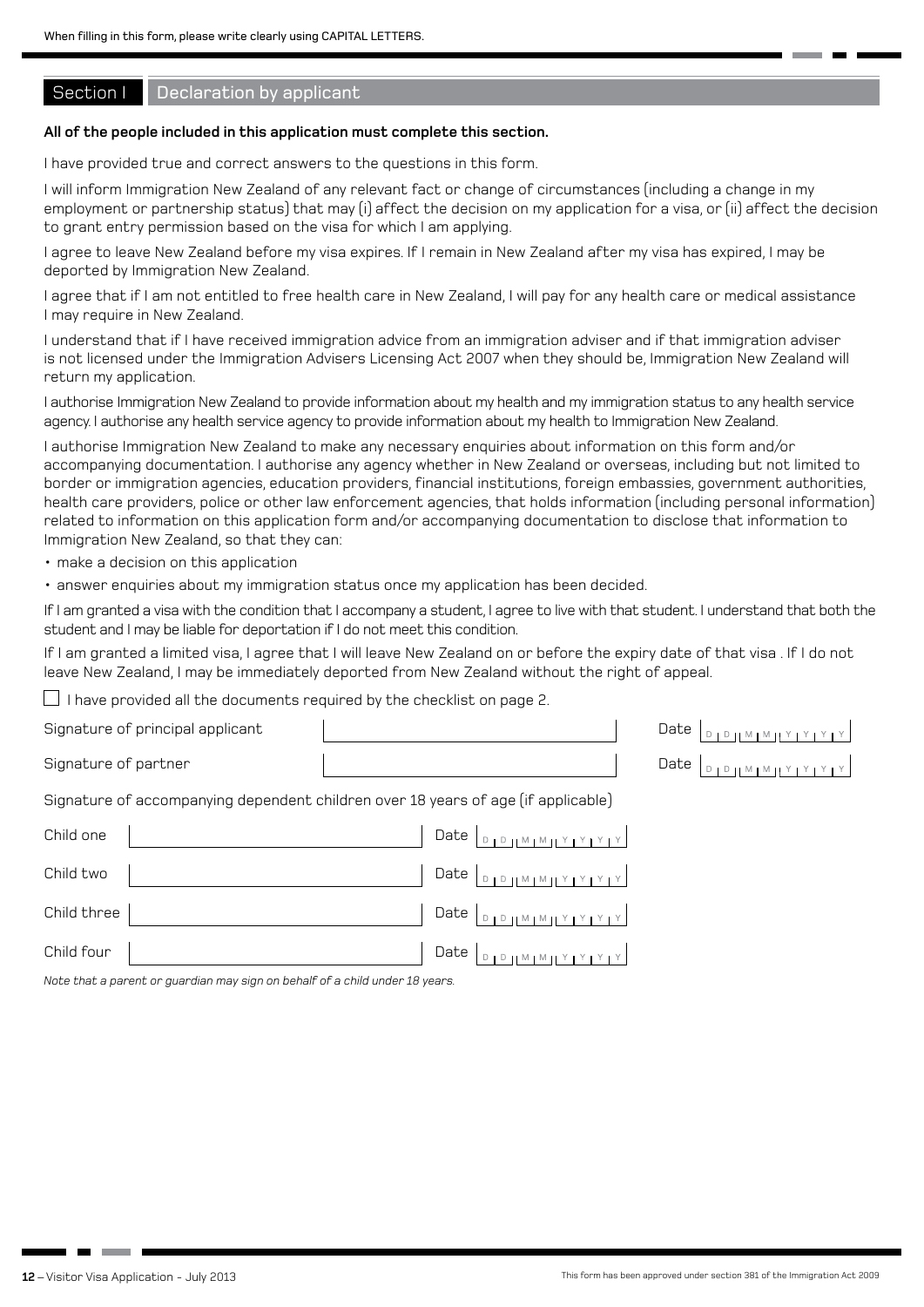## Section J Immigration adviser's details

|                                                                                                                                                                              | This section must be completed by the applicant's immigration adviser. If the applicant does not have an immigration<br>adviser, this section does not have to be completed.                                                                                                                                                                                                                                                                                                                                                                                                                                                                                                                                                                      |  |  |  |  |  |  |  |
|------------------------------------------------------------------------------------------------------------------------------------------------------------------------------|---------------------------------------------------------------------------------------------------------------------------------------------------------------------------------------------------------------------------------------------------------------------------------------------------------------------------------------------------------------------------------------------------------------------------------------------------------------------------------------------------------------------------------------------------------------------------------------------------------------------------------------------------------------------------------------------------------------------------------------------------|--|--|--|--|--|--|--|
| J1                                                                                                                                                                           | If you are a licensed adviser, please provide your licence details.                                                                                                                                                                                                                                                                                                                                                                                                                                                                                                                                                                                                                                                                               |  |  |  |  |  |  |  |
|                                                                                                                                                                              | full<br>$\sqcap$ provisional<br>Licence type<br>$\vert$ $\vert$ limited List conditions specified in the register                                                                                                                                                                                                                                                                                                                                                                                                                                                                                                                                                                                                                                 |  |  |  |  |  |  |  |
|                                                                                                                                                                              |                                                                                                                                                                                                                                                                                                                                                                                                                                                                                                                                                                                                                                                                                                                                                   |  |  |  |  |  |  |  |
|                                                                                                                                                                              | Licence number $2,0,$<br>Go to Section K: Declaration by person assisting the applicant                                                                                                                                                                                                                                                                                                                                                                                                                                                                                                                                                                                                                                                           |  |  |  |  |  |  |  |
| J2<br>If you are exempt from licensing, tick one box below to show why you are exempt from licensing then go to<br>Section K: Declaration by person assisting the applicant. |                                                                                                                                                                                                                                                                                                                                                                                                                                                                                                                                                                                                                                                                                                                                                   |  |  |  |  |  |  |  |
|                                                                                                                                                                              | I provided immigration advice in an informal or family context only, and I did not provide the advice systematically<br>or for a fee.                                                                                                                                                                                                                                                                                                                                                                                                                                                                                                                                                                                                             |  |  |  |  |  |  |  |
|                                                                                                                                                                              | I have provided immigration advice in the course of my work (employed or volunteer) and that work exempts me<br>from the requirement to be licensed. Indicate the reason for your exemption below.                                                                                                                                                                                                                                                                                                                                                                                                                                                                                                                                                |  |  |  |  |  |  |  |
|                                                                                                                                                                              | $\Box$ Lawyer with current New Zealand practicing certificate $\;\;\Box$ Community Law Centre $\;\;\Box$ Citizens Advice Bureau                                                                                                                                                                                                                                                                                                                                                                                                                                                                                                                                                                                                                   |  |  |  |  |  |  |  |
|                                                                                                                                                                              | New Zealand Member of Parliament or staff □ New Zealand public servant □ Foreign Diplomatic/Consular<br>See www.immigration.govt.nz/adviserlicensing for more information about who is exempt from licensing.                                                                                                                                                                                                                                                                                                                                                                                                                                                                                                                                     |  |  |  |  |  |  |  |
|                                                                                                                                                                              | Section K<br>Declaration by person assisting the applicant                                                                                                                                                                                                                                                                                                                                                                                                                                                                                                                                                                                                                                                                                        |  |  |  |  |  |  |  |
|                                                                                                                                                                              | This section must be completed and signed by the applicant's immigration adviser, or by any person who has assisted                                                                                                                                                                                                                                                                                                                                                                                                                                                                                                                                                                                                                               |  |  |  |  |  |  |  |
|                                                                                                                                                                              | the applicant by providing immigration advice, explaining, translating, or recording information on the form for the<br>applicant. If the applicant does not have an immigration adviser, and no one helped the applicant to fill in this form, this<br>section does not have to be completed.<br>If you are not exempt under the Immigration Advisers Licensing Act 2007, it is an offence for you to provide immigration advice without holding a license,<br>and Immigration New Zealand will refuse to accept your client's application. More information about immigration adviser licensing can be obtained from<br>the Immigration Advisers Authority website www.iaa.govt.nz, via email info@iaa.govt.nz or by telephone on 0508 422 422. |  |  |  |  |  |  |  |
|                                                                                                                                                                              | Name and address of person assisting applicant. $\Box$ Same as address given at $ \mathbf{B} $ , or<br>as below.                                                                                                                                                                                                                                                                                                                                                                                                                                                                                                                                                                                                                                  |  |  |  |  |  |  |  |
|                                                                                                                                                                              | Given/first name(s)<br>Family/last name                                                                                                                                                                                                                                                                                                                                                                                                                                                                                                                                                                                                                                                                                                           |  |  |  |  |  |  |  |
|                                                                                                                                                                              |                                                                                                                                                                                                                                                                                                                                                                                                                                                                                                                                                                                                                                                                                                                                                   |  |  |  |  |  |  |  |
|                                                                                                                                                                              | Company name (if applicable) and address                                                                                                                                                                                                                                                                                                                                                                                                                                                                                                                                                                                                                                                                                                          |  |  |  |  |  |  |  |
|                                                                                                                                                                              |                                                                                                                                                                                                                                                                                                                                                                                                                                                                                                                                                                                                                                                                                                                                                   |  |  |  |  |  |  |  |
|                                                                                                                                                                              | Telephone (daytime)<br>Telephone (evening)                                                                                                                                                                                                                                                                                                                                                                                                                                                                                                                                                                                                                                                                                                        |  |  |  |  |  |  |  |
| Fax                                                                                                                                                                          | Email                                                                                                                                                                                                                                                                                                                                                                                                                                                                                                                                                                                                                                                                                                                                             |  |  |  |  |  |  |  |
|                                                                                                                                                                              | I understand that after the applicant has signed this form it is an offence to change or add further information, change<br>any documents attached to the form, or attach any further documents to the form.                                                                                                                                                                                                                                                                                                                                                                                                                                                                                                                                      |  |  |  |  |  |  |  |
|                                                                                                                                                                              | I note that the maximum penalty for this offence is a fine of up to NZ\$100,000 and/or a term of imprisonment of up to<br>seven years. However, if changes are needed, the person making the changes must state on the form what information<br>or documents have been changed and give reasons for the changes.                                                                                                                                                                                                                                                                                                                                                                                                                                  |  |  |  |  |  |  |  |
|                                                                                                                                                                              | I certify that the applicant asked me to help them complete this form and any additional forms. I certify that the applicant<br>agreed that the information provided was correct before signing the declaration.                                                                                                                                                                                                                                                                                                                                                                                                                                                                                                                                  |  |  |  |  |  |  |  |
|                                                                                                                                                                              | I have assisted the applicant as an interpreter/translator                                                                                                                                                                                                                                                                                                                                                                                                                                                                                                                                                                                                                                                                                        |  |  |  |  |  |  |  |
|                                                                                                                                                                              | I have assisted the applicant with recording information on the form                                                                                                                                                                                                                                                                                                                                                                                                                                                                                                                                                                                                                                                                              |  |  |  |  |  |  |  |
|                                                                                                                                                                              | $\perp$ I have <b>assisted</b> the applicant in another way. <i>Specify</i>                                                                                                                                                                                                                                                                                                                                                                                                                                                                                                                                                                                                                                                                       |  |  |  |  |  |  |  |
|                                                                                                                                                                              | I have provided immigration advice (as defined in the Immigration Advisers Licensing Act 2007) and my details in<br>Section J: Immigration adviser's details are correct.                                                                                                                                                                                                                                                                                                                                                                                                                                                                                                                                                                         |  |  |  |  |  |  |  |
|                                                                                                                                                                              | Signature of person assisting<br>Date<br>$D + D + M + M + M + Y + Y$                                                                                                                                                                                                                                                                                                                                                                                                                                                                                                                                                                                                                                                                              |  |  |  |  |  |  |  |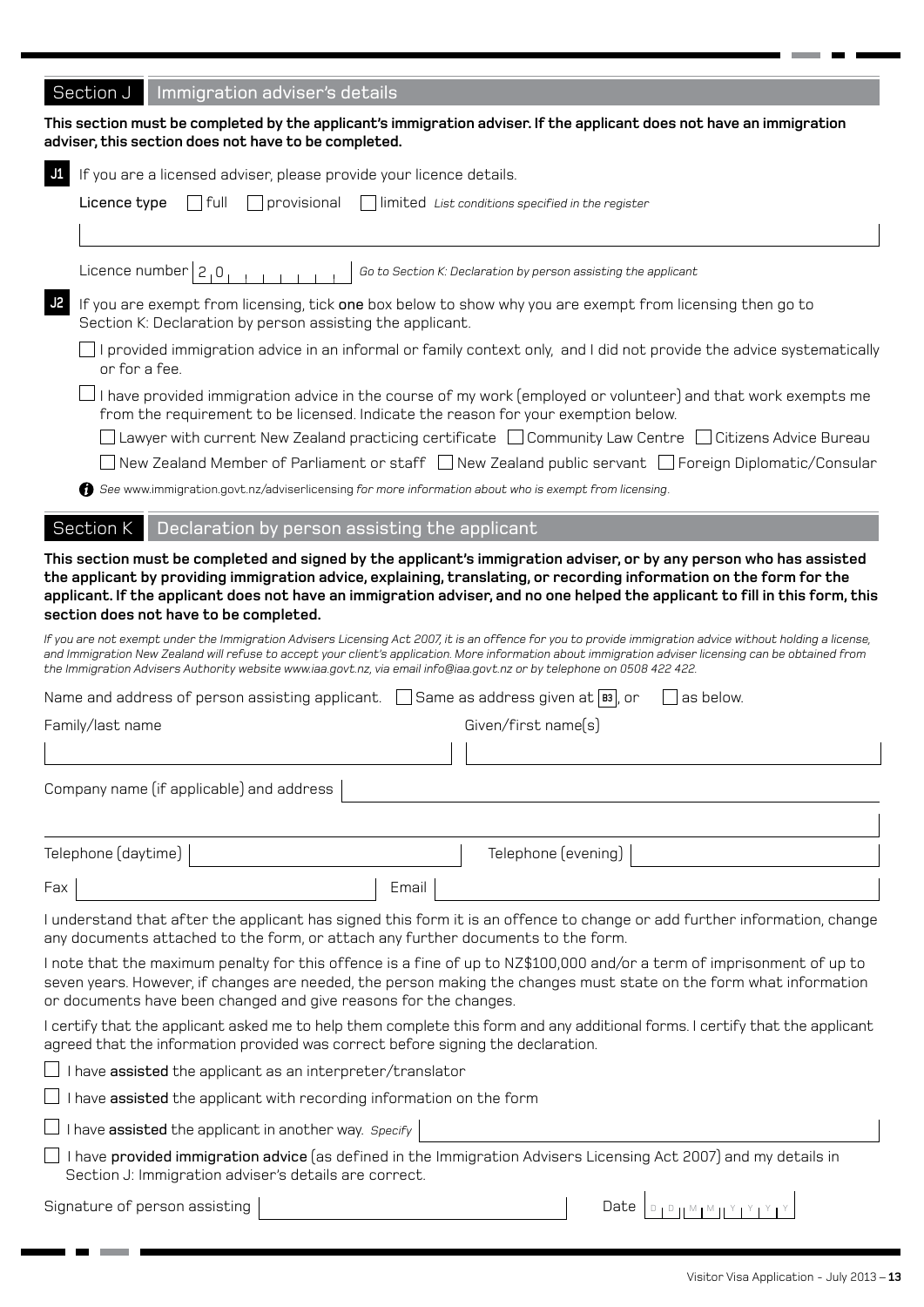× ä ۰

. . . .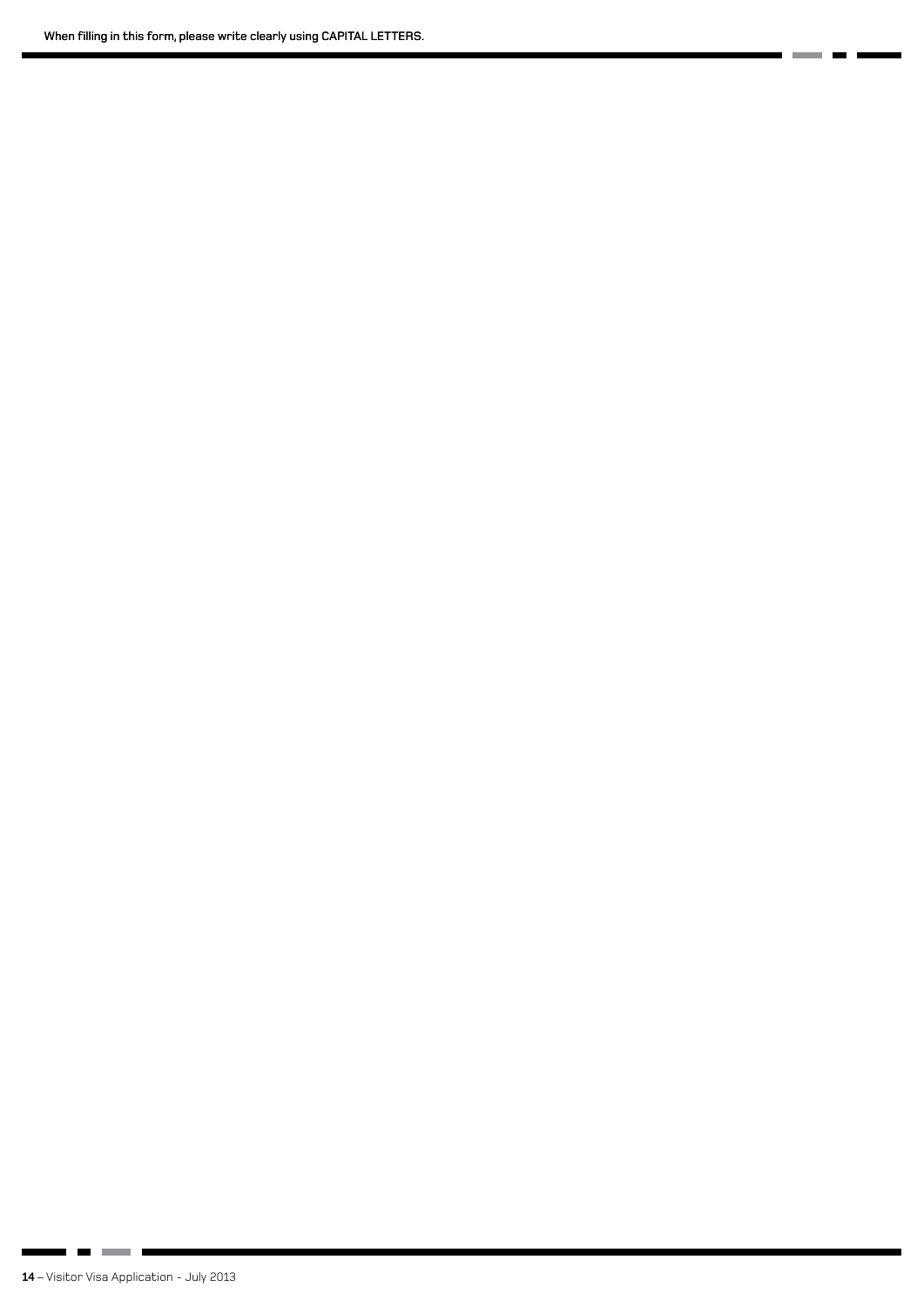

## About the information you provide

#### Deciding whether you are eligible for a visa

Immigration New Zealand collects the information about you on this form to decide whether you are eligible for a visitor visa or a limited visa. We may also use the information to contact you for research purposes or to advise you on immigration matters.

Collecting the information is authorised by the Immigration Act 2009 and the Immigration Regulations made under that Act. You do not have to provide the information, but if you do not we are likely to decline your application.

#### Deciding whether you are eligible to board a flight to New Zealand

The information we collect may also be used to determine whether you are allowed to board a flight to New Zealand. We will not share your personal information with airline check-in agents; however, we will send a boarding message to the airline check-in agent based on the information you have provided in this form.

Immigration New Zealand may also share the information you have provided with other government agencies that are entitled to it by law, or with other agencies (as you have agreed in the declaration).

You are able to ask for the information we hold about you and have any of it corrected if you think it is necessary. The address of Immigration New Zealand is PO Box 3705, Wellington, New Zealand. This is not where your application should be sent.

#### Other documents we may need

Sometimes we may ask for additional documents or information to consider with an application.

You may wish to send other documents or information so that we can consider it with this application. Send photocopies only (not original documents), as these documents will not be returned to you. If we need to see an original document, we will ask you to produce it later.

#### For more information

If you have questions about completing the form:

- see our website www.immigration.govt.nz/contactus
- phone our call centre on 0508 558 855 (within New Zealand).

## Section L Paying your application fee

To find out how much the fee is and where to send your application, use our office and fees finder at www.immigration.govt.nz/fees.

Note: some offshore branches do not accept credit cards. The office and fees finder contains information about alternative methods of payment.

### Your application fee

Amount you are paying:

**Currency** 

Application number *(office use only)*

#### Preferred methods of payment

We recommend that you use one of the following methods of payment for better security and faster processing:

Bank cheque/bank draft

Credit card (choose one)

Mastercard Visa

SWITCH card (UK only) *SWITCH card issue number*

*Name of cardholder*

*Card number*

*CVC/CVV number*

*Note: Your CVC/CVV number is the three-digit number found on the signature strip on the back of your credit card.*

| $\mathsf{g}$ = xpiry date $\Box$ |  |  |  |  |  |  |  |
|----------------------------------|--|--|--|--|--|--|--|
|----------------------------------|--|--|--|--|--|--|--|

Signature of cardholder

*Date*

## Other methods of payment

Personal cheque. *Note that we will hold your application for 10 working days to allow the cheque to be cleared.*

Cash. *Our New Zealand branches do not accept cash. Most of our branches outside New Zealand do not accept cash.*

EFTPOS. *Note this option is only available for applications lodged in person in one of our New Zealand offices.*

**We do not accept money orders.**